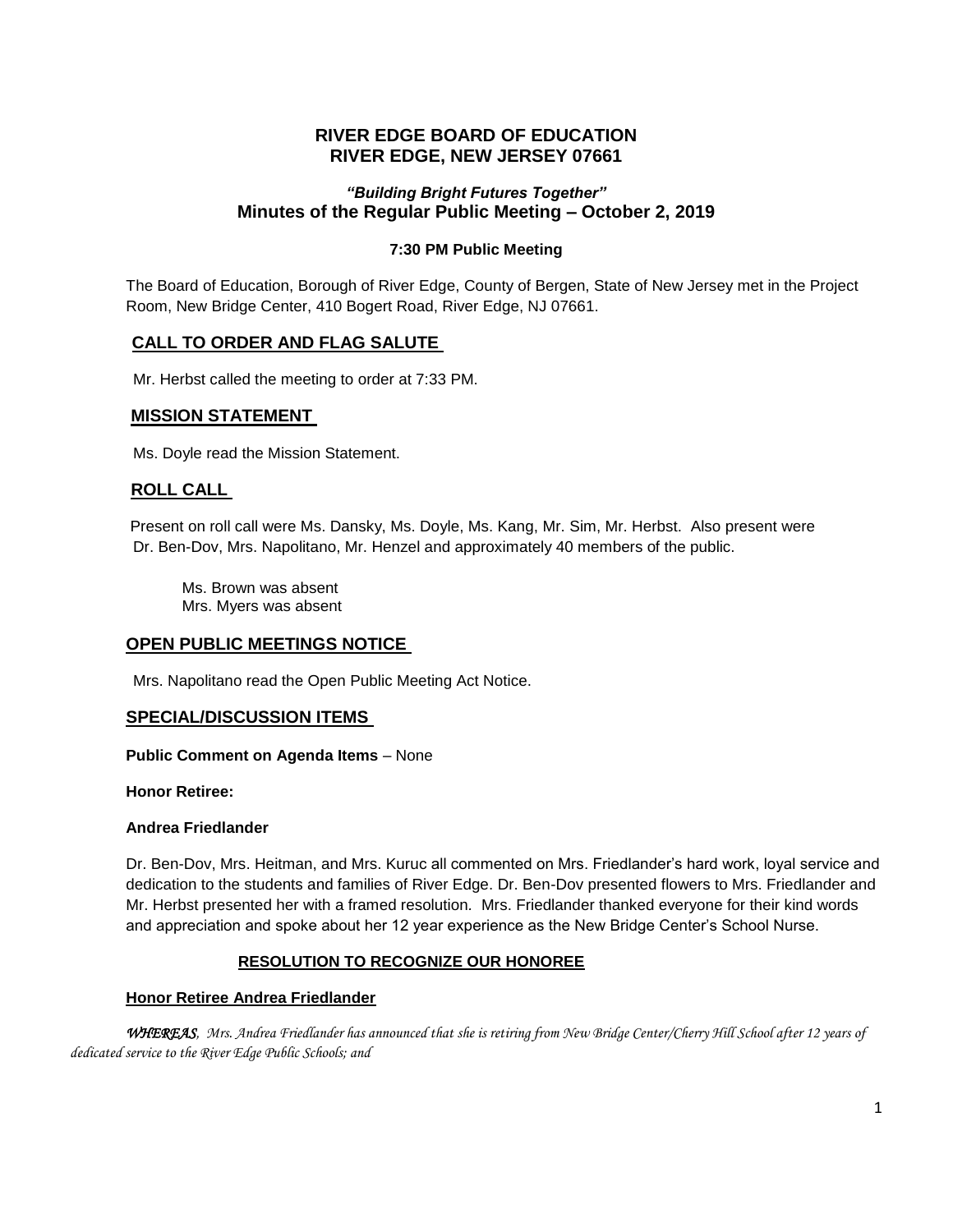*WHEREAS, she has demonstrated a nurturing and caring attitude towards all of the students, families ,and colleagues who passed through the nurses office by always making them feel comforted and loved; and*

*WHEREAS, Mrs. Friedlander has worked with over hundreds of students, Board of Education staff, administrators, and families to make them feel healthy, welcomed ,and well cared for in our school community; and*

*WHEREAS, she was the first school nurse at NBC, she has shared her passion for wellness practices such as Zippy Program, her love of all children especially those she cares for in the Building Bridges/Building Connections program and promotes healthy development of growing children; and*

*WHEREAS, her calmness serving as the nurse, her expertise with cuts, scrapes, bumps, her wisdom with medical emergencies, CPR , Diabetic Care, AED, and allergy awareness; and*

*WHEREAS, she has served as a member of the River Edge Education Association , Bergen County Nurses Association, participated in numerous workshops for professional development, and provided leadership within the district; and*

*WHEREAS, her professional efforts have always been focused on establishing a comfortable, pleasant environment for all and provided her colleagues, families and students the opportunity to grow, learn and feel safe; and*

*WHEREAS, after her years of dedicated service to the River Edge Schools, she wishes to pursue her retirement; and*

*NOW THEREFORE BE IT RESOLVED, that the Board of Education of the Borough of River Edge on this second day of October, Two Thousand Nineteen spread upon its Minutes this Resolution of Appreciation for her valued service; and*

*BE IT FURTHER RESOLVED, that the River Edge community offers its best wishes to Mrs. Andrea Friedlander for many happy, healthy and productive years ahead and its gratitude for her years of service to the school.*

Motion by Ms. Doyle Seconded by Mr. Sim

Ayes: Ms. Dansky, Ms. Doyle, Ms. Kang, Mr. Sim, Mr. Herbst Nays: None

### **Accept PTO Gifts for the 2018-2019 School Year**:

Dr. Ben-Dov spoke about the wonderful items provided to the Cherry Hill School, Roosevelt School and New Bridge Center by the PTO. She is truly grateful for all that the PTO has done for the students and she said it benefits our entire school community. She can't thank the PTO enough for all of their hard work. She highlighted some of the gifts from the 2018-2019 school year.

### **REPORTS**

### **SUPERINTENDENT**

- $\bullet$  Our New Family Outreach Evening was held on Thursday, September 26<sup>th</sup>. It was a very well attended event with board members, members of the council, Chief of Police, different town agencies, PTO's, Junior Women's League, Public Library Representatives, and the Recreation Department Representative in attendance. Dr. Ben-Dov thanked the PTO's for facilitating this event together for us.
- Dr. Ben-Dov stated we were just informed by the Department of Education that our district was randomly selected for an English Language Arts Field Test for grades 3-6 in both schools.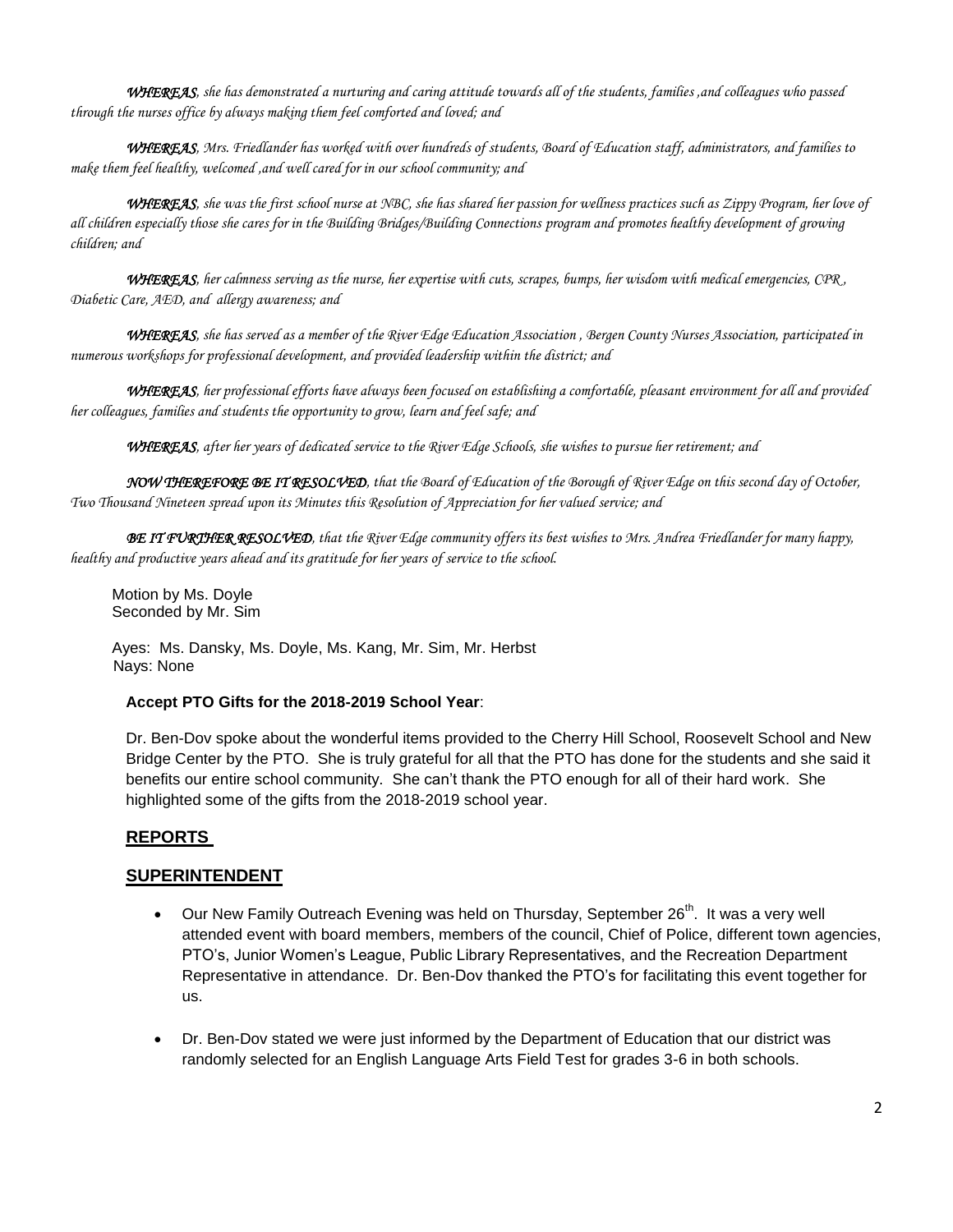Dr. Ben-Dov and Mrs. Napolitano had a phone conference with DonorsChoose. They asked them what kind of presentations they offer, how do we make sure fire codes and safety concern are addressed on what was ordered when people ask for donations on their own, district maintenance, and who are the donors? The representative responded that when principals are signed up to receive a report if someone is trying to ask for donations they can cancel or modify it. They also learned that DonorsChoose funds some professional development and they do not take donations from political or religious groups. They asked what the next step was. They said to get in touch with them and they would take us through the district tools and we would have to decide how we would sign on for reports and how often we want to receive these reports. We will need to upload a list of principals with email addresses to review these reports. We need to decide if we want to do this and then we should also upload our technology criteria to the site.

## **PRINCIPAL**

Mr. Henzel reported on the following:

- Mr. Henzel thanked Dr. Ben-Dov, administrators, supervisors, teachers, and all staff that helped get the school year going while he was out recovering from his surgery.
- Picture day at Roosevelt School was on September 16th, Liberty Science has started, PTO lunches started today, and today was the first session of PDIA with a parent information session as well.
- The 100 Year Roosevelt School committee met last week. Tomorrow, Mr. Henzel will meet with Margaret Churley from the River Edge Public Library to look at photographs they have in their archives. The committee is scheduled to meet again next week.

# **BOARD SECRETARY**

Mrs. Napolitano reported on the following:

- The New Bridge Center parking lot was striped and the Roosevelt School gym floors were refinished
- We will be presenting to all staff, in conjunction with State Health Benefits Open Enrollment, a health care presentation to better inform the staff of their health care options. This is very important this year with the dissolution of Aetna from their choices and with more information available on other options. There will be one presentation at each school on Monday, October  $7<sup>th</sup>$ .

## **PRESIDENT**

- Mr. Herbst reminded the board members that the New Jersey School Board Association Convention is from October 21 $\mathrm{^{st}}$  through October 24th. He asked the board members if/what days they will be attending.
- Mr. Herbst would like to compile a list of PTO meetings and Council meetings. He would like to put a calendar together for board members so they can volunteer to go to these meetings.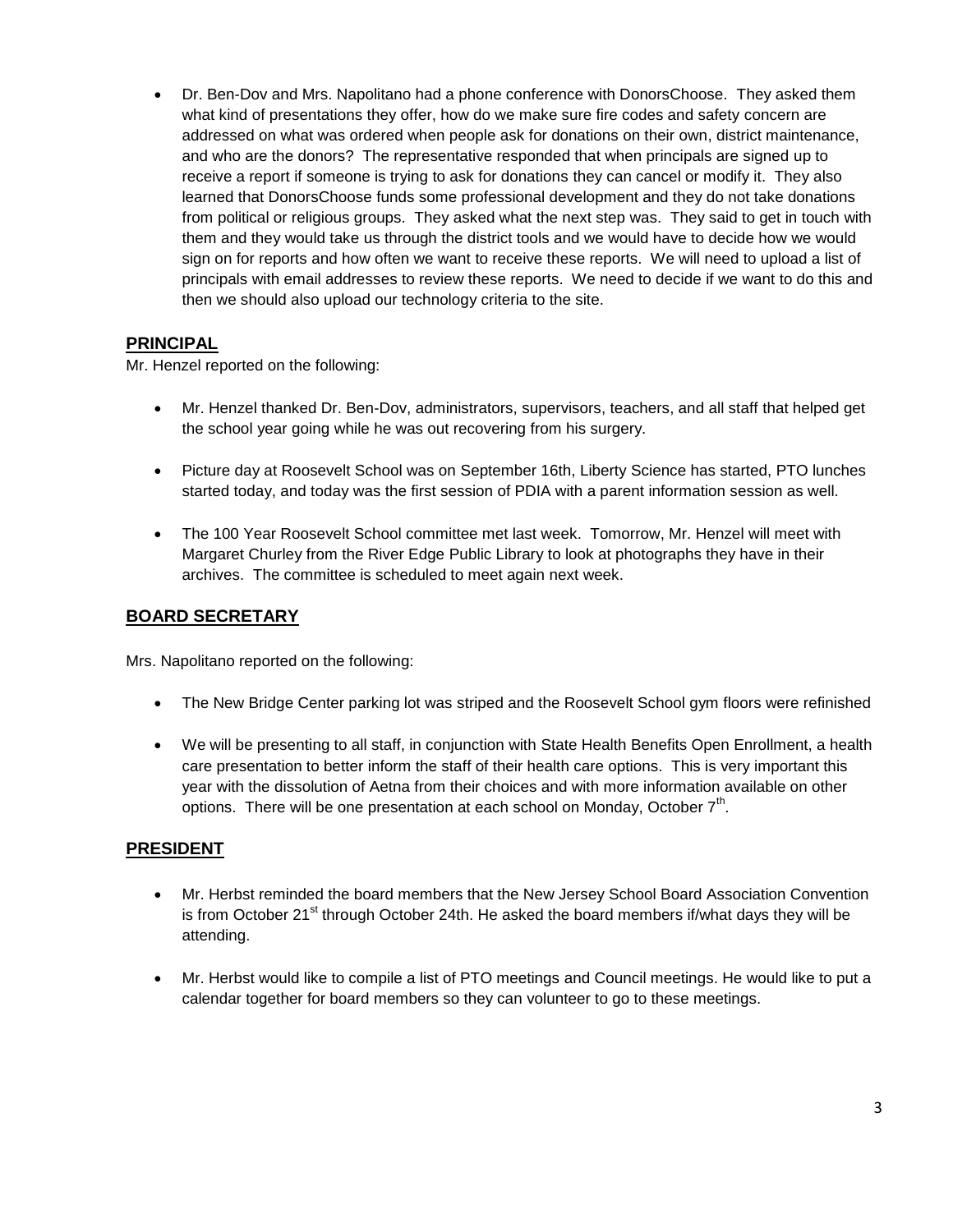## **COMMITTEES**

 Ms. Dansky stated the Ad Hoc Committee met on September 26th. She said the Ad Hoc Committee is dissolving so the policies that are related to each committee will now go to the specific committee it's covered under moving forward. She said this was great that we got to understand each policy as we went through each one carefully and really tried to make each policy very much what it should be in River Edge. The policies that are on tonight's agenda were the last ones the Ad Hoc Committee addressed.

# **MOTIONS TO BE ACTED UPON**

## **A. ADMINISTRATION/POLICY**

- **1**. That the Board of Education establish the week of October 7 October 11, 2019 as a "Week of Respect."
- **2**. That the Board of Education establish the week of October 14 October 18, 2019 as a "School Violence Awareness Week."
- **3**. That the Board of Education approve the completion of the following emergency drills:

| School             | <b>Dates</b>                                                  |
|--------------------|---------------------------------------------------------------|
| Cherry Hill School | September 9, 2019 Fire Drill<br>September 26, 2019 Lock down  |
| Roosevelt School   | September 6, 2019 Fire Drill<br>September 25, 2019 Evacuation |

- **4**. That the Board of Education approve the annual subscription renewal with the Schoolboardnet service for the 2019-2020 School Year in the amount of \$1,888.00.
- **5**. That the Board of Education approve the following class trips:

| <b>School</b>      | Grade      | <b>Destination</b>                        | Cost to<br><b>District</b> |
|--------------------|------------|-------------------------------------------|----------------------------|
| <b>Cherry Hill</b> |            | <b>Public Library</b><br>River Edge, NJ   | \$0                        |
| Roosevelt          |            | <b>Public Library</b><br>River Edge, NJ   | \$0                        |
| <b>Cherry Hill</b> | 5/6 Chorus | Temple Avodat<br>Shalom<br>River Edge, NJ | \$0                        |

Motion by Ms. Doyle Seconded by Ms. Kang

Ayes: Ms. Dansky, Ms. Doyle, Ms. Kang, Mr. Sim, Mr. Herbst Nays: None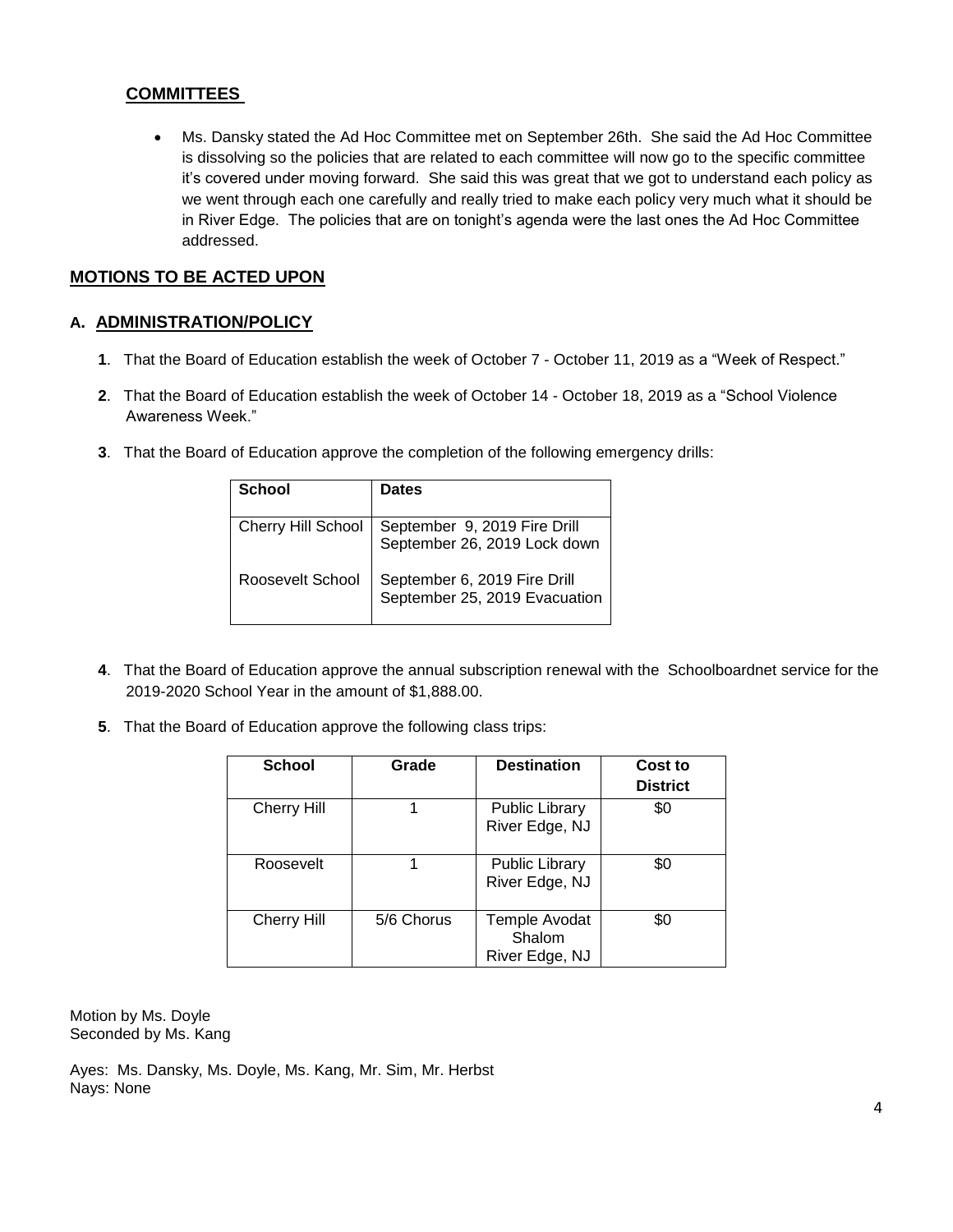**6**. That the Board of Education approve the First Reading of the following policies:

| Policy# | Title                                                                 |
|---------|-----------------------------------------------------------------------|
| 1200    | Participation By the Public                                           |
| 5145.7  | Gender Identity and Expression                                        |
| 5200    | Nonpublic School Students                                             |
| 6161.1  | Guidelines For Evaluation and Selection of<br>Instructional Materials |
| 6171.5  | Independent Educational Evaluation                                    |
| 6172    | Alternative Education Programs                                        |
| 6178    | Early Childhood Education/Preschool                                   |
| 9121    | <b>Election and Duties of President</b>                               |
| 9122    | Election and Duties of the Vice President                             |
| 9322.1  | <b>Organization Meeting</b>                                           |

#### Motion by Ms. Kang Seconded by Ms. Doyle

**6**. That the Board of Education approve to amend A6 to vote each policy separately

| Policy# | Title                                                                        |
|---------|------------------------------------------------------------------------------|
| 1200    | Participation By the Public                                                  |
| 5145.7  | Gender Identity and Expression                                               |
| 5200    | <b>Nonpublic School Students</b>                                             |
| 6161.1  | Guidelines For Evaluation and Selection of<br><b>Instructional Materials</b> |
| 6171.5  | <b>Independent Educational Evaluation</b>                                    |
| 6172    | <b>Alternative Education Programs</b>                                        |
| 6178    | Early Childhood Education/Preschool                                          |
| 9121    | Election and Duties of President                                             |
| 9122    | Election and Duties of the Vice President                                    |
| 9322.1  | <b>Organization Meeting</b>                                                  |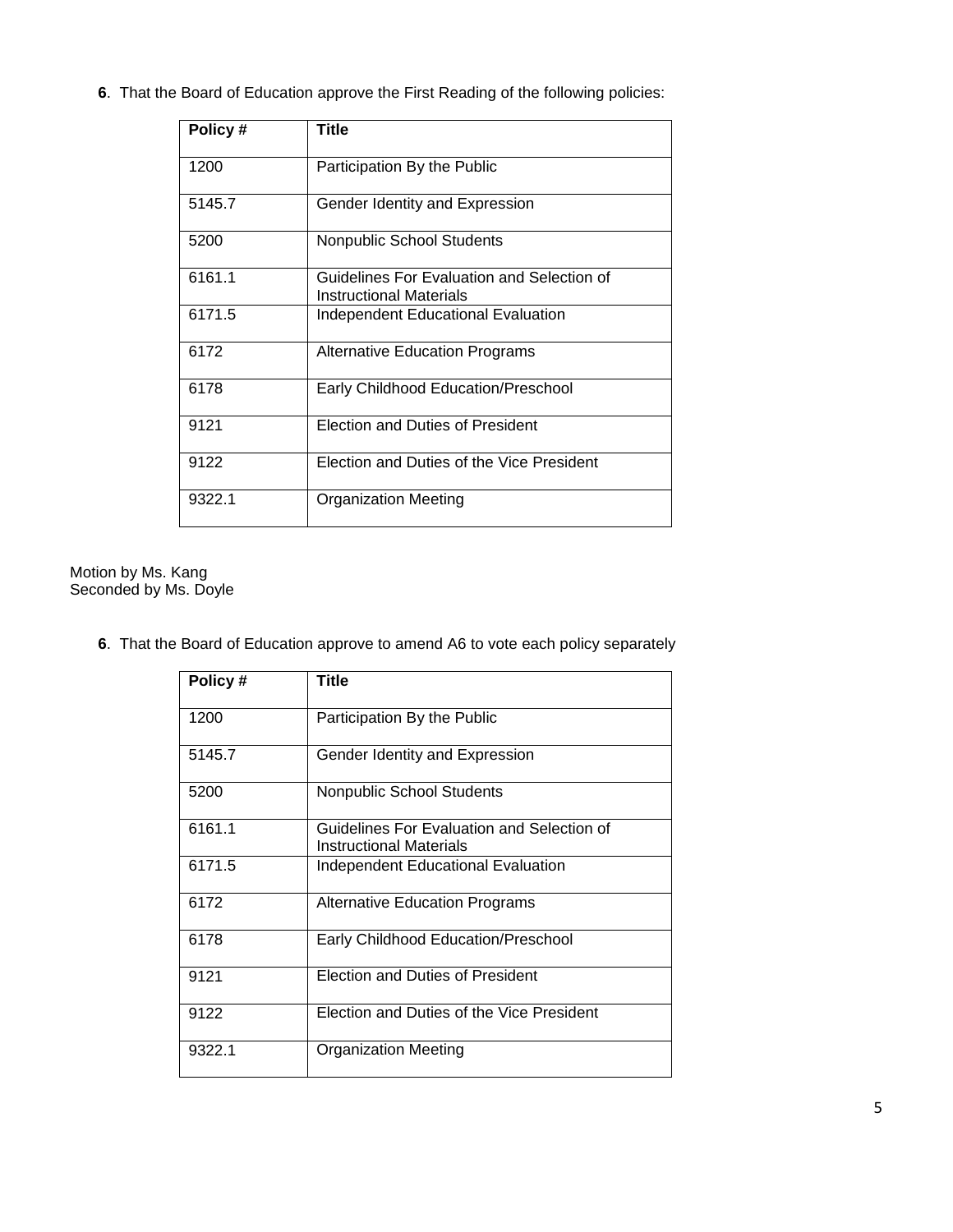Motion by Mr. Sim Seconded by Ms. Kang

Ayes: Ms. Doyle, Ms. Kang, Mr. Sim, Mr. Herbst Nays: Ms. Dansky

**6**. That the Board of Education approve the First Reading of the following policy:

| Policy # | Title                       |
|----------|-----------------------------|
| 1200     | Participation By the Public |

Motion by Ms. Doyle Seconded by Ms. Kang

Ayes: Ms. Dansky, Ms. Doyle, Ms. Kang, Mr. Sim, Mr. Herbst Nays: None

6. That the Board of Education approve the first reading of the following policy:

| Policy# | Title                          |
|---------|--------------------------------|
| 5145.7  | Gender Identity and Expression |

Motion by Ms. Kang Seconded by Ms. Doyle

> **6**. That the Board of Education approve to postpone the first reading of the following policy until October 16, 2019:

| Policy $#$ | Title                          |
|------------|--------------------------------|
| 5145.7     | Gender Identity and Expression |

Motion by Ms. Doyle Seconded by Mr. Sim

Ayes: Ms. Doyle, Ms. Kang, Mr. Sim, Mr. Herbst Nays: Ms. Dansky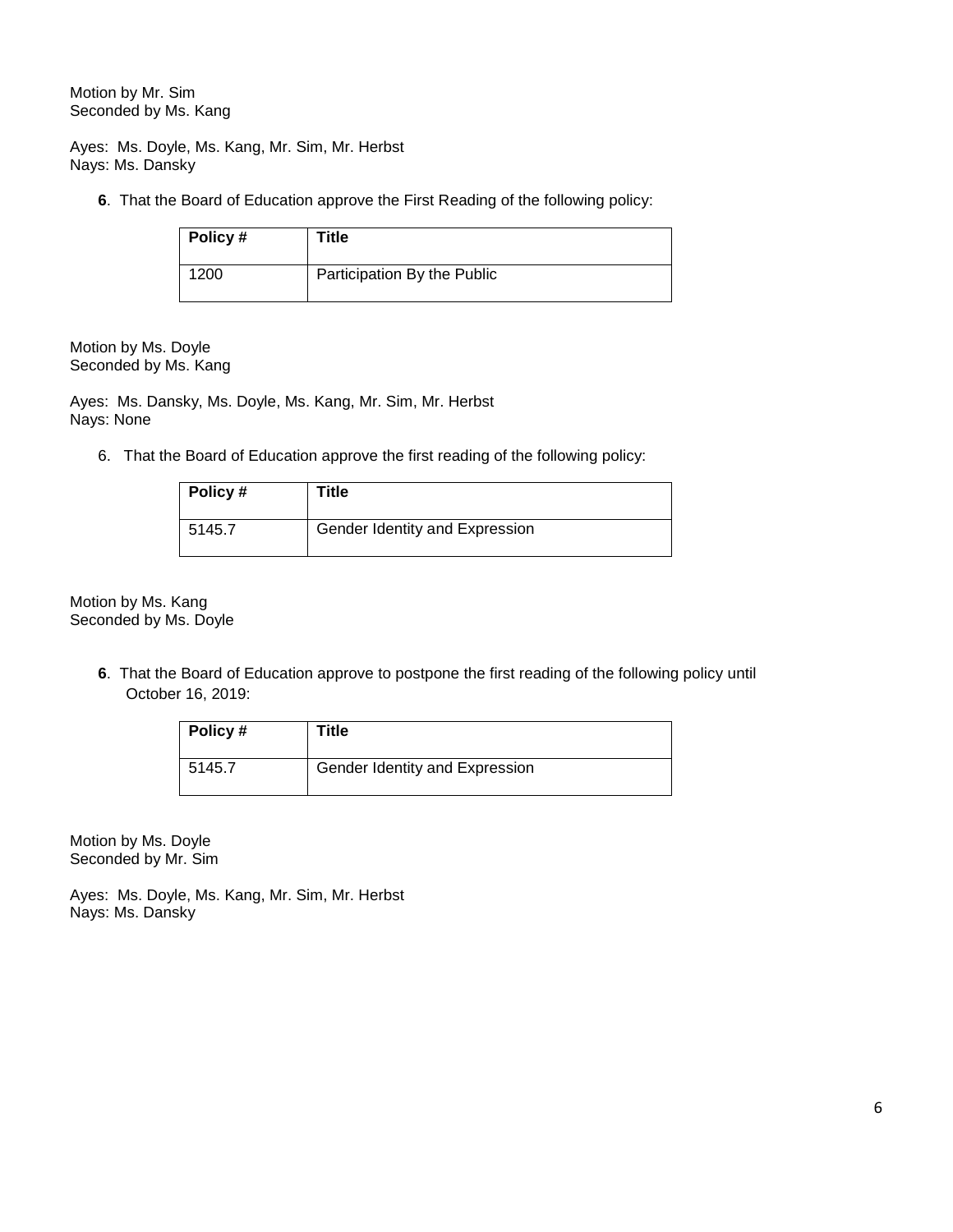**6**. That the Board of Education approve the First Reading of the following policy:

| Policy # | Title                     |
|----------|---------------------------|
| 5200     | Nonpublic School Students |

Motion by Mr. Sim Seconded by Ms. Doyle

Ayes: Ms. Dansky, Ms. Doyle, Ms. Kang, Mr. Sim, Mr. Herbst Nays: None

**6**. That the Board of Education approve the First Reading of the following policy:

| $\vert$ Policy # | Title                                                                        |
|------------------|------------------------------------------------------------------------------|
| 6161.1           | Guidelines For Evaluation and Selection of<br><b>Instructional Materials</b> |

Motion by Ms. Doyle Seconded by Ms. Kang

Ayes: Ms. Dansky, Ms. Doyle, Ms. Kang, Mr. Sim, Mr. Herbst Nays: None

**6**. That the Board of Education approve the First Reading of the following policy:

| Policy# | Title                              |
|---------|------------------------------------|
| 6171.5  | Independent Educational Evaluation |

Motion by Ms. Kang Seconded by Ms. Doyle

Ayes: Ms. Dansky, Ms. Doyle, Ms. Kang, Mr. Sim, Mr. Herbst Nays: None

**6**. That the Board of Education approve the First Reading of the following policy:

| $\vert$ Policy # | Title                                 |
|------------------|---------------------------------------|
| 6172             | <b>Alternative Education Programs</b> |

Motion by Ms. Dansky Seconded by Mr. Sim

Ayes: Ms. Dansky, Ms. Doyle, Ms. Kang, Mr. Sim, Mr. Herbst Nays: None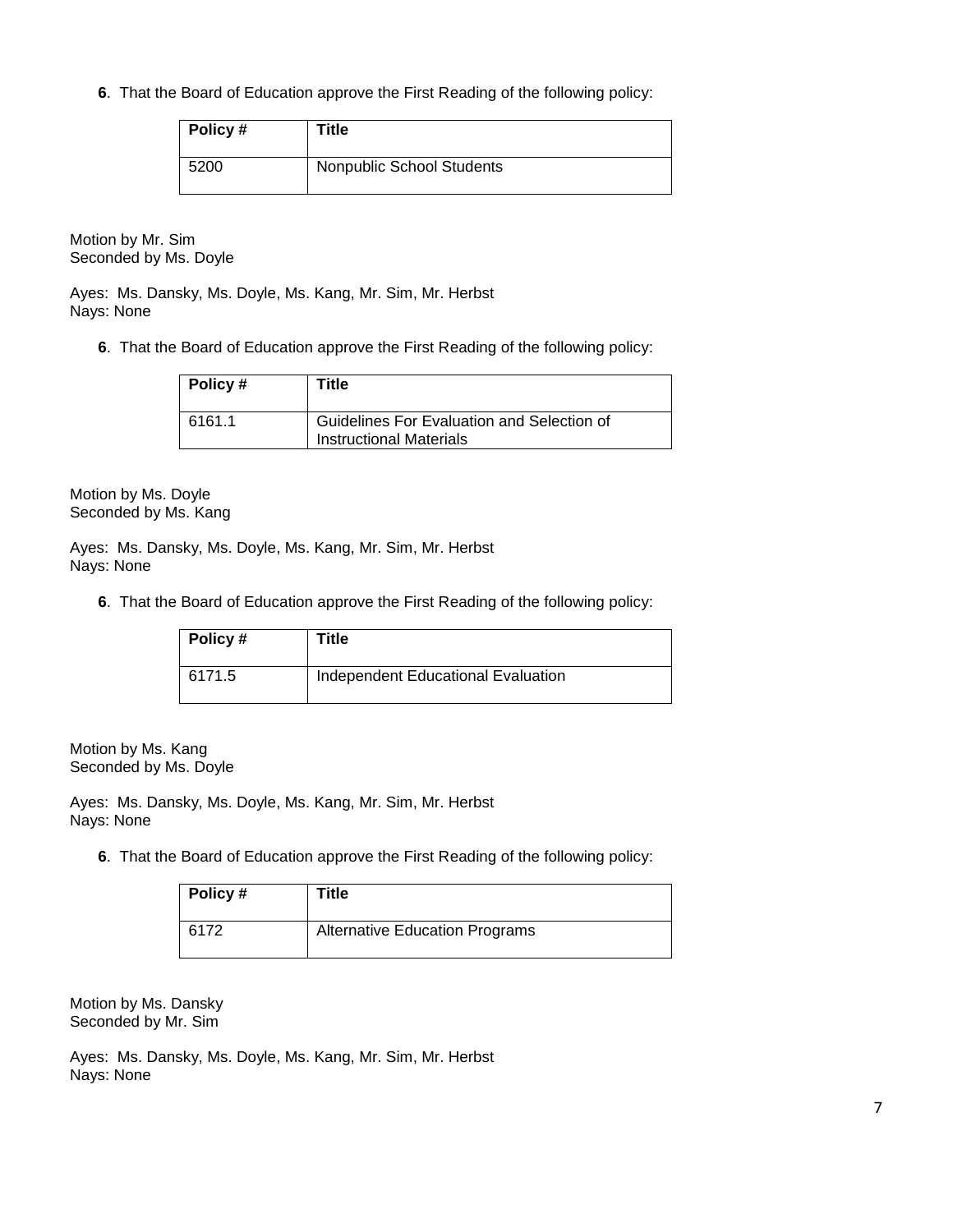**6**. That the Board of Education approve the First Reading of the following policy:

| Policy # | Title                               |
|----------|-------------------------------------|
| 6178     | Early Childhood Education/Preschool |

Motion by Mr. Sim Seconded by Ms. Doyle

Ayes: Ms. Dansky, Ms. Doyle, Ms. Kang, Mr. Sim, Mr. Herbst Nays: None

**6**. That the Board of Education approve the First Reading of the following policy:

| Policy # | Title                                   |
|----------|-----------------------------------------|
| 9121     | <b>Election and Duties of President</b> |

Motion by Ms. Doyle Seconded by Ms. Kang

Ayes: Ms. Dansky, Ms. Doyle, Ms. Kang, Mr. Sim, Mr. Herbst Nays: None

**6**. That the Board of Education approve the First Reading of the following policy:

| Policy# | Title                                     |
|---------|-------------------------------------------|
| 9122    | Election and Duties of the Vice President |

Motion by Ms. Kang Seconded by Ms. Dansky

Ayes: Ms. Dansky, Ms. Doyle, Ms. Kang, Mr. Sim, Mr. Herbst Nays: None

**6**. That the Board of Education approve the First Reading of the following policy:

| $\vert$ Policy # | Title                       |
|------------------|-----------------------------|
| 9322.1           | <b>Organization Meeting</b> |

Motion by Ms. Dansky Seconded by Mr. Sim

Ayes: Ms. Dansky, Ms. Doyle, Ms. Kang, Mr. Sim, Mr. Herbst Nays: None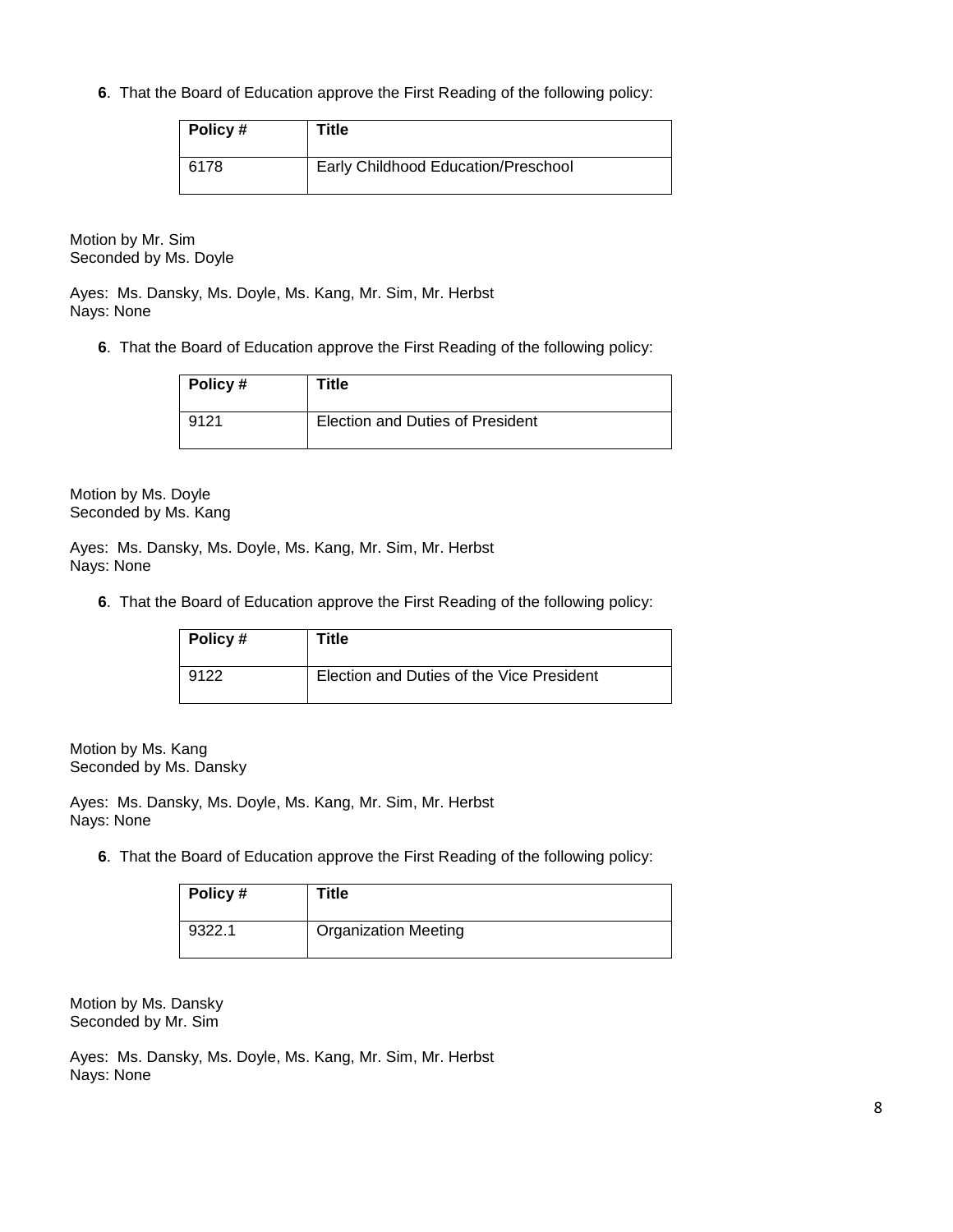**7**. That the Board of Education approve the staff development and travel as per the schedules for September 2019 including relevant mileage reimbursement. (Addendum)

Motion by Mr. Sim Seconded by Ms. Doyle

Ayes: Ms. Dansky, Ms. Doyle, Ms. Kang, Mr. Sim, Mr. Herbst Nays: None

### **B**. **CURRICULUM/EDUCATION** - None

#### **C**. **BUILDINGS & GROUNDS** - None

#### **D**. **FINANCE/GRANTS/GIFTS**

**1**. That the Board of Education accept the Roosevelt, New Bridge Center, and Cherry Hill Schools PTO Gifts for the school year 2018-2019. (Addendum)

Motion by Ms. Doyle Seconded by Ms. Kang

Ayes: Ms. Dansky, Ms. Doyle, Ms. Kang, Mr. Sim, Mr. Herbst Nays: None

### **E**. **PERSONNEL**

- **1**. That the Board of Education accept, with regret, the retirement of Helen Popo, Region V Secretary, effective December 6, 2019.
- **2**. That the Board of Education, with the recommendation of the Superintendent approve Kerri Bartnicki, student for Resource Center Fieldwork Observation for a total of 35 hours to commence on or about October 7, 2019 through December 11, 2019, pending Criminal History Review.
- **3**. That the Board of Education, with the recommendation of the Superintendent, approve Sandra Gotiangco Part-time Health Aide, starting on or about October 7, 2019 through June 30, 2020.
- **4**. That the Board of Education, with the recommendation of the Superintendent approve a Maternity/Disability leave of absence for Kara Fenarjian to commence on or about December 6, 2019 through January 31, 2020, followed by a Federal/State Family leave of absence to commence on or about February 3, 2020, through May 4, 2020 and to continue with a Child Care leave of absence through June 30, 2020.
- **5**. That the Board of Education approve Tara Vernieri for Cycle I of the Post Dismissal Instructional Academy for the 2019-2020 School Year.
- **6**. That the Board of Education, with the recommendation of the Superintendent approve the following River Dell High School students for a senior internship one day per week as part of a School Sponsored Structured Learning Experience to commence on October 8, 2019 through January 21, 2020

Jillian Demitriou Anya Halecky Andrew Kim Carter Silane